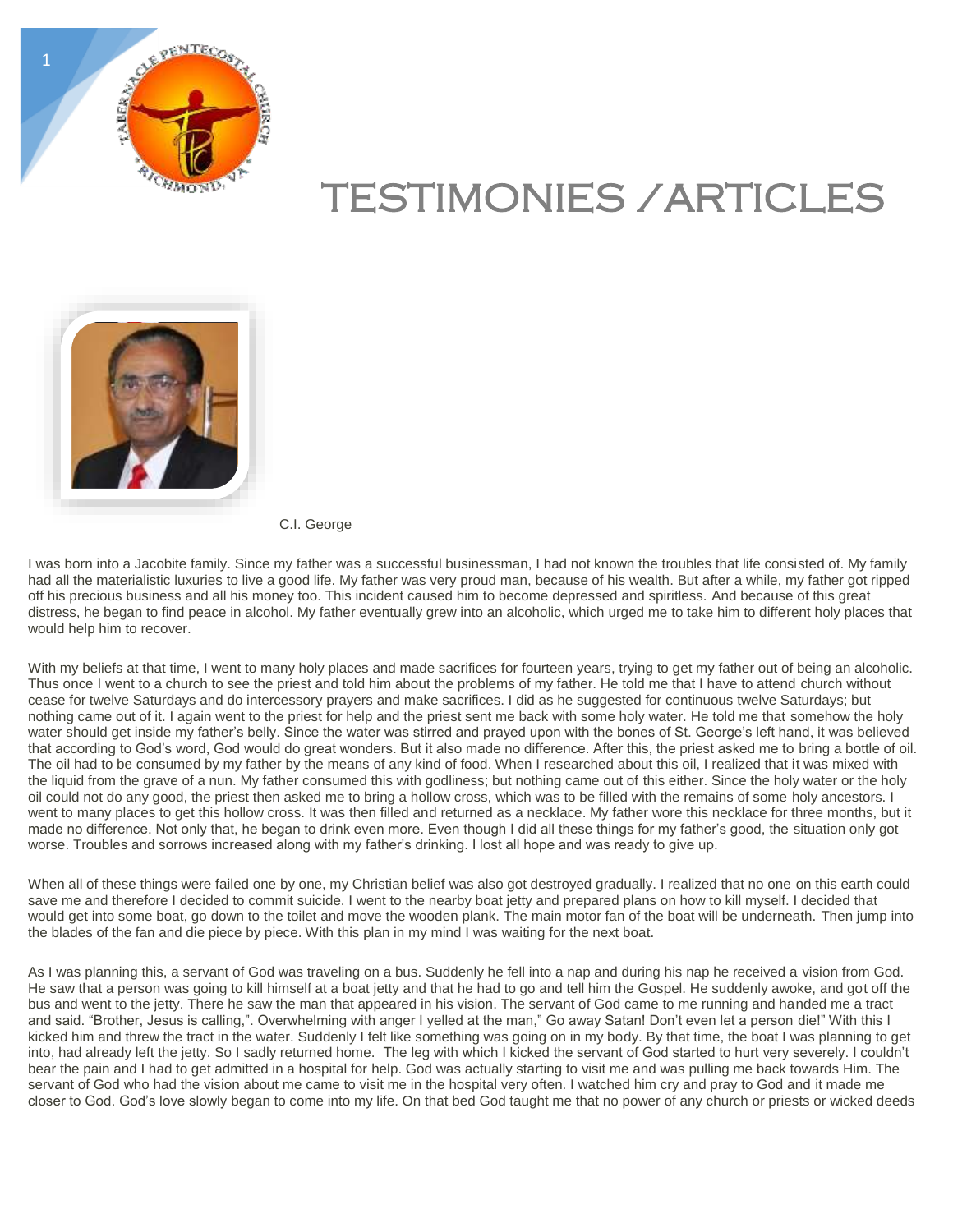

that are not in the Word of God will help anyone. For three months I suffered great pain in my body. My doctor, who understood the depth of my pain, gave me sedative medications to make me sleep.

After those three horrible months had passed, I was slightly able to walk. Because the left side of my body was in terrible pain, I was only able to walk like a cripple. When I heard my doctor say that I will never be cured of this disease, I was emotionally struck down. The situation with my father, and the condition of my body brought me to a stage where no one could help me.

I cried and asked God to heal me. "My God, if you can give me a life on this earth, please give me a life where I don't have to depend on anyone," I prayed unto God. As I was praying one night, I felt someone come into my room and start to shake me. When I slowly opened my eyes, I saw a holy light shining on me. I also heard a voice in my ear saying, "I will never leave anyone who believes in me. Believe in me and rise up on your feet." When I tried to rise up by myself, I felt a hand helping me to stand up. Glory to God. At that moment, I submitted myself unto the feet of God and cried unto him. I accepted Jesus as my personal Savior that night and Jesus came into my heart. All my pain and the burdens in my heart disappeared, and my heart was filled with peace. I became a child of God. When my doctor came in the morning, he saw me walking with no pain or problems at all. "How come you are able to walk so well and so quickly," the doctor asked me, amazed. "My God healed me, He appeared to me and blessed me. Please discharge me from the hospital. Let me go back home," I replied back to my doctor. My doctor, who understood the work of the Lord, with astonishment, gave me permission to go back home.

In the past I had gone to many holy places and temples like Kadamattethu Kathanar's church, Vellar Padathu mother church and to many other saints. But, none of them were able to help me. Only the Living God was able to see me through. Many servants of God continuously came to my house to pray for me and to give me good advice. When I was told of the Holy Baptism, I obeyed it. Many of my friends and relatives stood against taking baptism. But the Spirit of the Lord had told me never to stand against the Word of God. So I followed the Lord and went for it.

After I took baptism, there was a change in my life and in my family. My father came to the Lord soon. The Lord saved my father from his constant drinking. My mother and my only brother also came forward to serve the Lord. They all got baptized and are now living for God. How great, how faithful is our God! God gave us not just the heavenly blessings, but also the blessings on the earth.

After my wedding, I was able to come to America. I am now living in Richmond, VA serving the Lord with my wife and children. I am now testifying to you, from my experience, that the Lord will never leave anyone who trusts in him. Only Jesus is able to build up anybody's life that is devastated and broken. I have a humble request. Do not run after worldly pleasures and the foolish things and waste your life.

The people born of the sins of Adam, the first father, were born as sinners. Jesus, who died on the cross and rose on the third day, is there for them as their deliver. When you hear the gospel through different ways, do not refuse it. Accept Jesus today. If you do it, heavenly blessings will be upon you. You will live with peace, happiness, and hope for the rest of your life. Accept Jesus Christ into your heart as your personal Savior right now. He is the answer to all your problems and He is your Savior. I pray that the God Almighty will help you to reach this decision. I hope that this testimony of my life will help you in your spiritual life. May God bless you abundantly.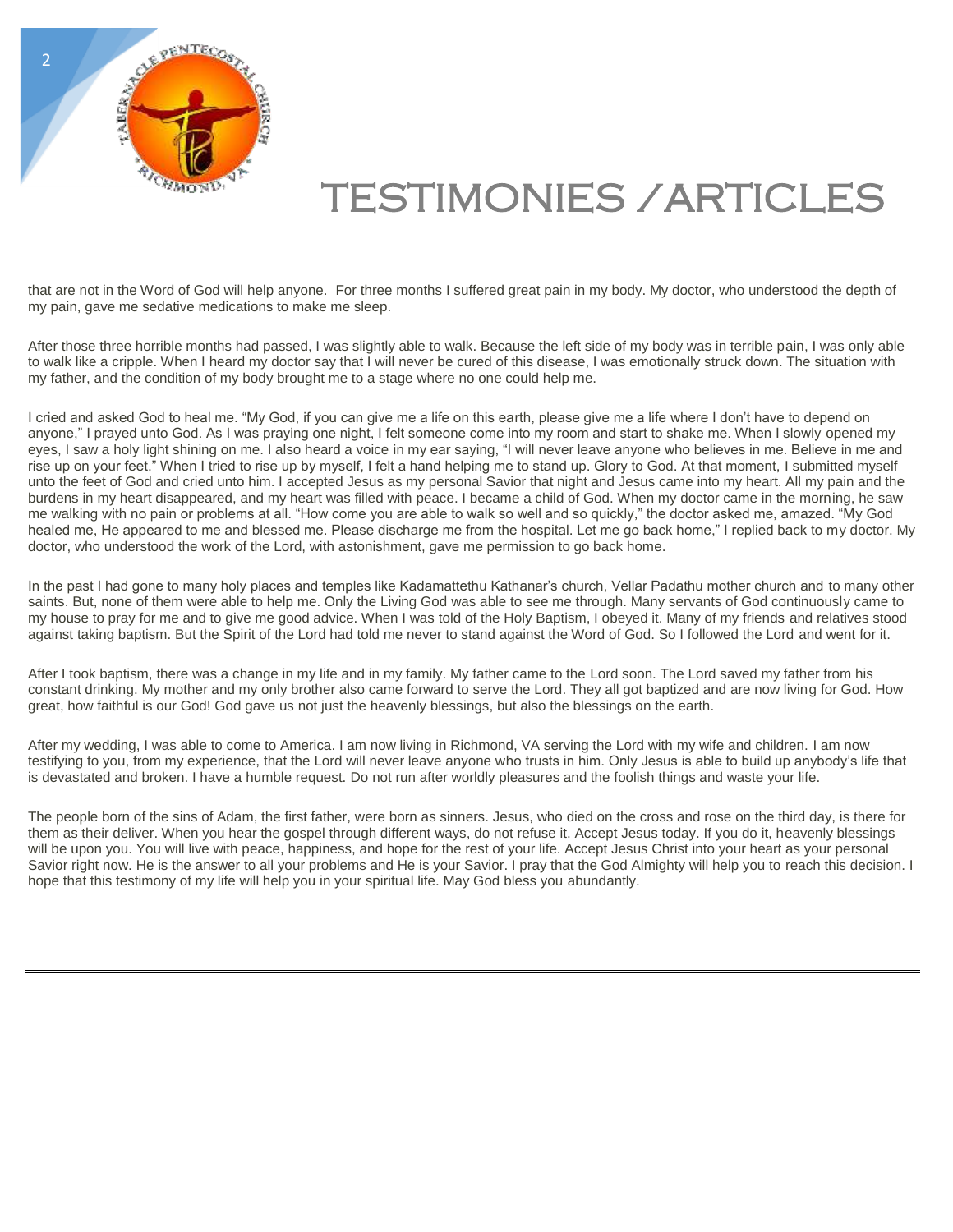

## GPS for LIFE

The navigation equipment based on the Global Positioning System (GPS) is one of the greatest and most useful technological achievements of our day. It functions with the help of a network of 24 satellites launched by the US Department of Defense. The navigation equipment installed in our vehicles captures continuous signals transmitted by these satellites. These signals help the equipment to determine the exact position of the vehicle. The equipment is initially fed the information about the starting place of our journey and our destination. The software within the equipment calculates the distance and begins to give us directions. As we move forward, we get advance information about the turns we need to take at every intersection. It has made our driving easy. Everyone who has used the GPS navigation system would admire its power and its usefulness.

When we are confronted with problems in our life or when we reach a juncture of our life where we are required to take major decisions to move forward, we would desire such a system which could guide us and give directions to what to do next and what decision to take and at which time. How wonderful it would be, if we could get such a wonderful GPS system for our life!

Is there a GPS of that kind? Can we get one? Certainly, the answer is 'Yes'. If we study the Bible carefully we can understand that God has really provided such a GPS to all individuals. There is such a system within us which can guide us and show us the right directions, to take the right decision at the right time. But the sad thing is that most of us are not aware of it or do not exercise it properly.

Here are some verses from the Bible which talk about God's provision for us:

Isaiah 48:17: *"I am the LORD your God, who teaches you what is best for you, who directs you in the way you should go".*

Isaiah 30:21: *'Whether you turn to the right or to the left, your ears will hear a voice behind you, saying, "This is the way; walk in it"'.*

Psalms 32:8*: "I will instruct you and teach you in the way you should go; I will counsel you and watch over you".*

John 16:13: *"But when he, the Spirit of truth, comes, he will guide you into all truth".*

Continuing further with the GPS analogy, let us find out where God has positioned His satellites and where to obtain the maps and the routes.

The big and powerful satellite is God Himself. The signal comes through the Holy Spirit sent by God for our guidance. Our heart is the receiver. Bible, God's written Word is the map. God created us with a definite plan and a definite route to go – the only route that we should go.

Dear friend, if you are not able to receive the signals from God, then you should examine and find out what has gone wrong with your Godgiven GPS system.

The problem is that you have lost your communication with God. How do you remedy the situation?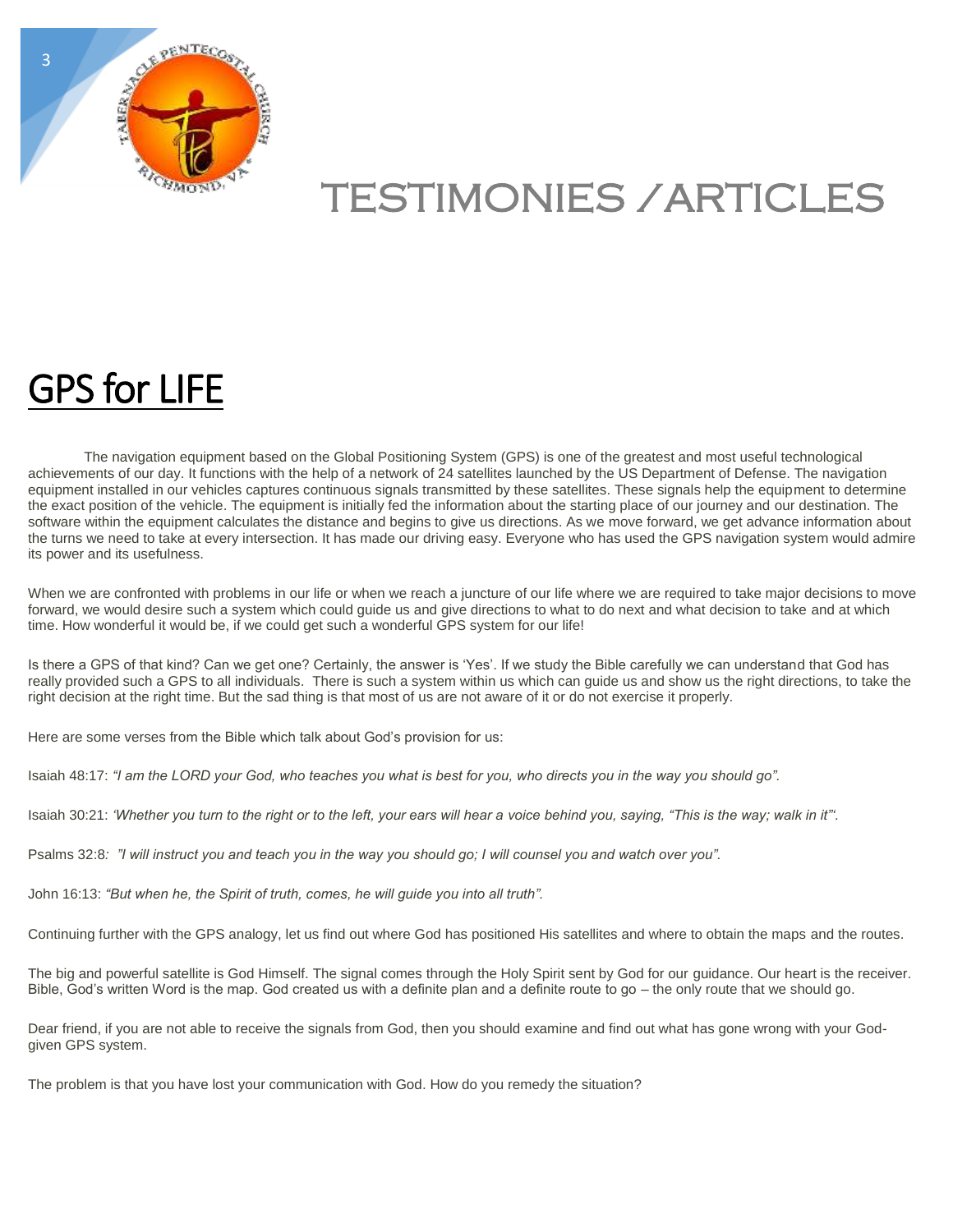

First of all, the system should be turned on. You should have an earnest desire in your heart to know God's specific plan about you and also a willingness to obey the directions you get from God. It turns the system on. The Bible says in Matthew 7:7, "*Seek and you will find".*

Secondly, you should understand that GPS will not work in underground tunnels or in the shadow of huge buildings. If there is any major hindrance between the equipment and the satellite, then the equipment cannot receive signals. What could be the major hindrance between you and God? The Bible says that it is sin.

Isaiah 59: 1-2: *"But your iniquities have separated you from your God; your sins have hidden His face from you, so that He will not hear".*

What is sin? Sin is any kind of violation of God's laws, including the Ten Commandments. Man inherited sinful nature from Adam and Eve who disobeyed God and ate of the tree of knowledge. Even those who have not murdered or committed adultery will find themselves convicted of lying or of worshipping false idols. So, every person has committed sin in one way or the other. Romans 3:23: *"All have sinned and fall short of the glory of God".*

1 John 1:8-10: *"If we claim to be without sin, we deceive ourselves and the truth is not in us "*.

Sin is further defined in Romans 14:23: *"Whatsoever is not of faith is sin".* In Romans 7:20: *"To know to do right and not do it is sin*". 1 John 5:17: *"All unrighteousness is sin". So, w*hen you do something that goes against real trust and faith in God, that's sin. When you know to do right and don't do it, that's sin. When you know something pleases God, something God has commanded, and you don't do it, that is sin. All unrighteousness is sin. All sin is lawlessness. Sin in any amount will distance you from God. God wants you to recognize all your sins and be delivered from them. Once your sins are removed from your heart then you will start receiving God's signals.

Anywhere, if any rule is violated, there is punishment. So, there is punishment for every sin you do. What is the punishment? Bible says in Romans 6:23: "*The wages of sin is death".* It is not the physical death, but the second death – the spiritual death in hell. Revelation 21:8 states: *"But the fearful, and unbelieving, and the abominable, and murderers, and whoremongers, and sorcerers, and idolaters, and all liars, shall have their part in the lake which burneth with fire and brimstone:which is the second death"*. This is God's law. According to this law, every individual is under the punishment.

Is there a way to escape from this punishment? Can you pay off this punishment by doing some sacrifices or by some good works? No. Bible says that *"All our good works are as filthy rags before God"* (Isaiah 64:6). You cannot please God by your good works. But if someone else can take up your sin and take up the punishment for you, then God can pay off your punishment and set you free.

But who can take up your sin? All the people in this world are sinners and are condemned to death. A person who is already in punishment is in the similar situation as you are in. Such a person cannot take up your punishment. So, you need to find out some other person who has not sinned at all and who is willing to take up all your sins and punishment for you. Can you find someone like that?

God knows that you are helpless. Your parents, spouse, children or a good friend cannot help you in this situation. So, the merciful God, who loved you so much made a way to save you from the eternal punishment. He sent His son Jesus Christ to this earth as a man to take up the punishment of your sin. He was sinless and was willing to take up your sins and its punishment. He lived here and died on the cross for your sin.

John 3:16: *"For God so loved the world that he gave his only begotten Son,that whoever believes in him shall not perish but have eternal life".*

How can you be delivered from your sin and its punishment?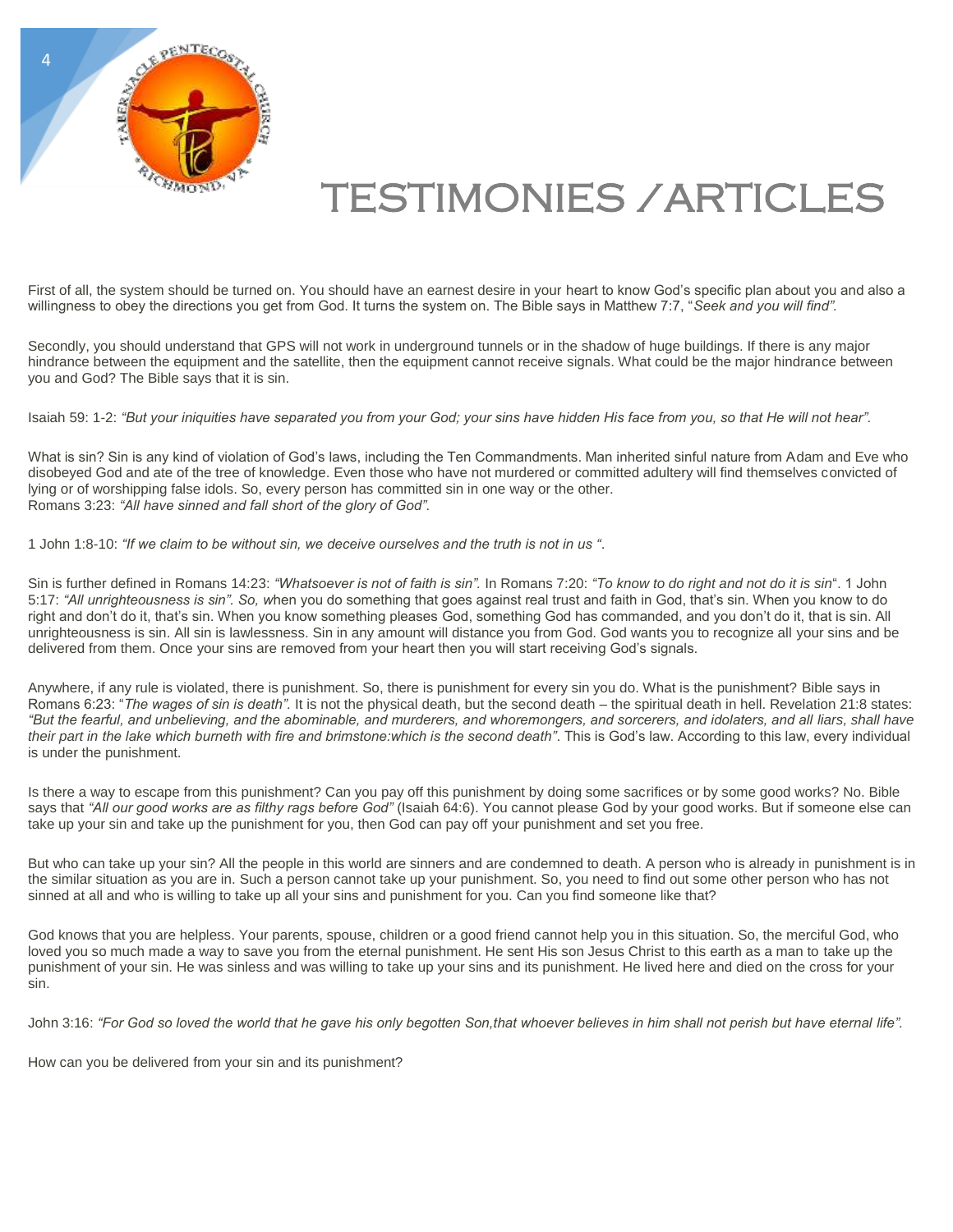

Bible says in Acts 3:19: *"***repent** *therefore and be converted, that your sins may be blotted out, so that times of refreshing may come from the presence of the Lord".* 

1 John 1:9: *"if we* **confess** *our sins, He is faithful and just to forgive us our sins and to cleanse us from all unrighteousness".*

Romans 10:9: *"… if you confess with your mouth the Lord Jesus and* **believe** *in your heart that God has raised Him from the dead, you will be saved. For with the heart one believes to righteousness, and with the mouth confession is made to salvation".*

1 John 4:15: *"If anyone acknowledges that Jesus is the Son of God, God lives in him and he in God".*

Ephesians 2:8,9: "*For it is by grace you have been saved, through faith–and this not from yourselves, it is the gift of God–not by works, so that no one can boast".*

All that you need to do is to admit that you are a sinner. Acknowledge that you are under punishment and your good works cannot save you. Believe that Jesus is God, and that He came to earth as a man and He took up all your sins and died for your sins. And that God the Father raised Him back to life. Repent and confess your sins. Ask Him to forgive you and to cover your sins with His blood. Invite Jesus to come into your heart as your Lord and Savior.`

How do you know that God has forgiven your sins? When you really confess your sins and accept Jesus Christ as your personal Lord and Savior, then you will experience a new life within you. You will feel that all your sins have been washed away. There will be a great change in you. Your attitude towards life will be changed. You will hate sin and love righteousness. You will find the real meaning and purpose of your life. You will have the desire to know more and more about Jesus. You will know God very closely and will start receiving the signals sent by God. You will then start understanding God's specific plans for your life.

But you should also be aware that there are other signals that come to your heart which are not from God. How can you differentiate God's signals from other signals? You know, there are so many different radio signals available in the universe transmitted by different sources. But how does the navigation equipment understand the right signals? The frequency of the signals sent by all the GPS satellites is 1575.42 MHz. The equipment in your vehicle is tuned to receive only the signals with this particular frequency. That is the reason why it is not confused by other signals. You should always be tuned to God's voice by meditating the word of God and praying to Him. Then you can clearly differentiate God's signals from other signals coming from all other sources. You will not be confused by any other signals.

The most important piece of information required by your GPS equipment is to know where you are at present. Imagine that you have no GPS with you and you are going to visit your friend in New York. You lost your way somewhere near your destination. What will you do? You will call your friend and ask him to guide you. The first question that your friend will ask you is, "Where are you now?" He needs the name of the road or any landmark that you see near you to find out your current location. It will help your friend to tell you the route to his house. The equipment in your vehicle also needs the same information. The purpose of the satellites is just to tell the equipment the current position of your vehicle. This is what exactly required by God to show you the way, if you are unable to understand His plan for you. You must honestly confess to Him your present condition, the situation you are currently in and your helplessness in finding the way. Then God will definitely tell you how to come out of it and proceed in the right direction.

Dear friend, God has already provided you with a GPS and the switch to turn it on is in your hands. Switch it on, remove the hindrances and listen to the will of God and then God will guide you in the right path. Do not wait for another day. Experience God's presence and guidance in your life from today onwards.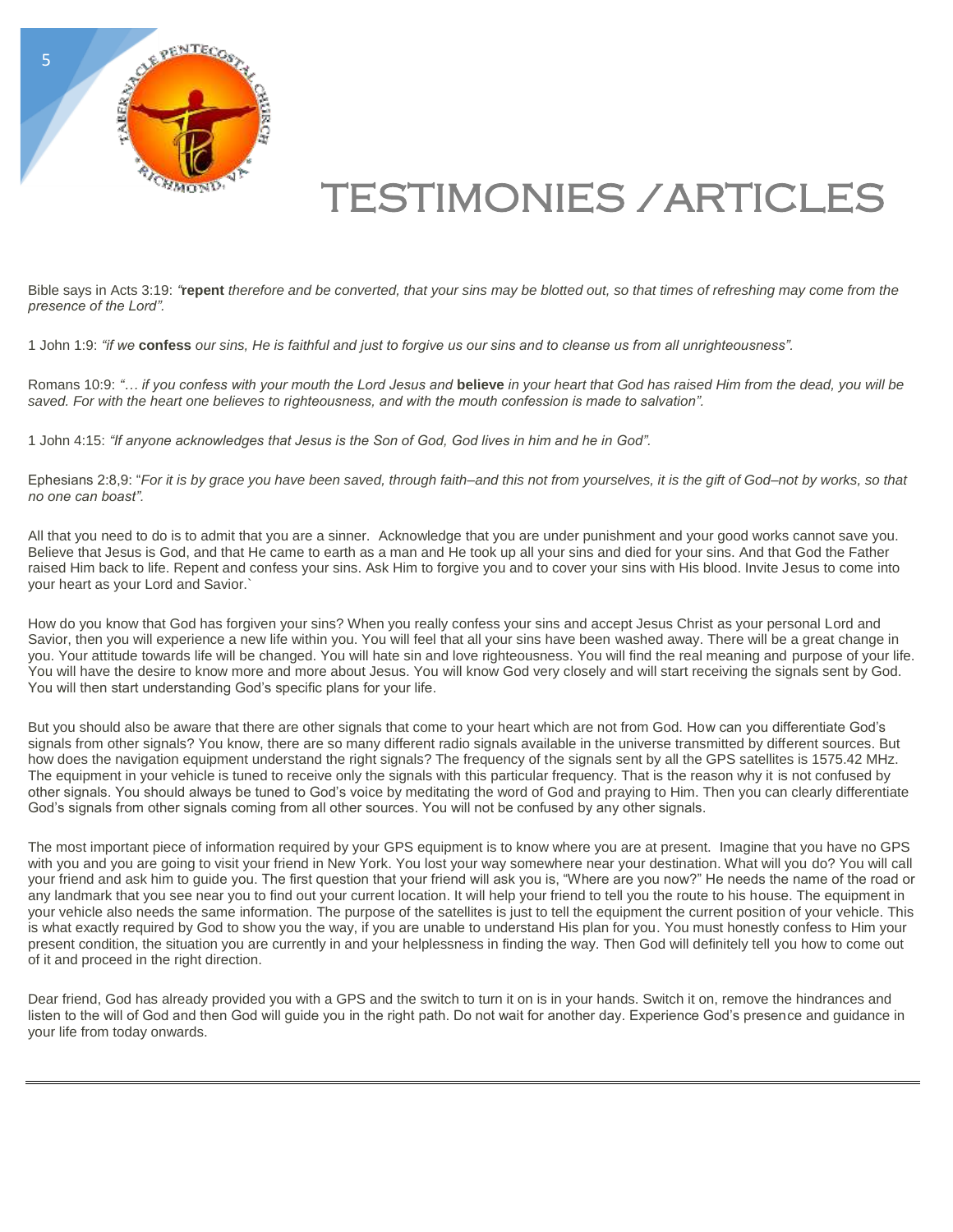

# SHORT STORY/ARTICLE

#### Malachi 3:3 says: "He will sit as a refiner and purifier of silver"

This verse puzzled some women in aa Bible study and they wondered what this statement meant about the character and nature of God. One of the women offered to find out the process of refining silver and get back to the group at their next Bible Study. That week, the woman called a silversmith and made an appointment to watch him at work. She didn't mention anything about the reason for her interest beyond her curiosity about the process of refining silver. As she watched the silversmith, he held a piece of silver over the fire and let it heat up. He explained that in refining silver, one needed to hold the silver in the middle of the fire where the flames were hottest as to burn away all the Impurities.

There was a young woman who had been diagnosed with a terminal illness and had been given three months to live. So as she was getting her things "in order," she contacted her Pastor and had him come to her house to discuss certain aspects of her final wishes. She told him which songs she wanted sung at the service, what scriptures she would like read, and what outfit she wanted to be buried in.

Everything was in order and the Pastor was preparing to leave when the young woman suddenly remembered something very important to her. "There's one more thing," she said excitedly. "What's that?" came the Pastor's reply. "This is very important," the young woman continued. "I want to be buried with a fork in my right hand." The Pastor stood looking at the young woman, not knowing quite what to say. That surprises you, doesn't it?" the young woman asked. "Well, to be honest, I'm puzzled by the request," said the Pastor. The young woman explained. "My grandmother once told me this story, and from that time on I have always tried to pass along its message to those I love and those who are in need of encouragement. In all my years of attending socials and dinners, I always remember that when the dishes of the main course were being cleared, someone would inevitably lean over and say, 'Keep your fork.' It was my favorite part because I knew that something better was coming… like velvety chocolate cake or deep-dish apple pie. Something wonderful, and with substance!" "So, I just want people to see me there in that casket with a fork in my hand and I want them to wonder, "What's with the fork?" Then I want you to tell them: "Keep your fork. The best is yet to come." The Pastor's eyes welled up with tears of joy as he hugged the young woman good-bye. He knew this would be one of the last times he would see her before her death. But he also knew that the young woman had a better grasp of heaven than he did. She had a better grasp of what heaven would be like than many people twice her age, with twice as much experience and knowledge. She KNEW that something better was coming.

At the funeral people were walking by the young woman's casket and they saw the cloak she was wearing and the fork placed in her right hand. Over and over, the Pastor heard the question, "What's with the fork?" And over and over he smiled. During his message, the Pastor told the people of the conversation he had with the young woman shortly before she died. He also told them about the fork and about what it symbolized to her. He told the people how he could not stop thinking about the fork and told them that they probably would not be able to stop thinking about it either. He was right.

#### **My Dear Son**

A wealthy man and his son loved to collect rare works of art. They had everything in their collection, from Picasso to Raphael. They would often sit together and admire the great works of art. When a war broke out, the son went to war. He was very courageous and died in battle while rescuing another soldier. The father was notified and grieved deeply for his only son.

About a month later there was a knock at the door. A young man stood at the door with a large package in his hands. He said, "Sir, you don't know me, but I am the soldier for whom your son gave his life. He saved many lives that day, and he was carrying me to safety when a bullet struck him in the heart and he died instantly. He often talked about you, and your love for art." The young man held out this package. "I know